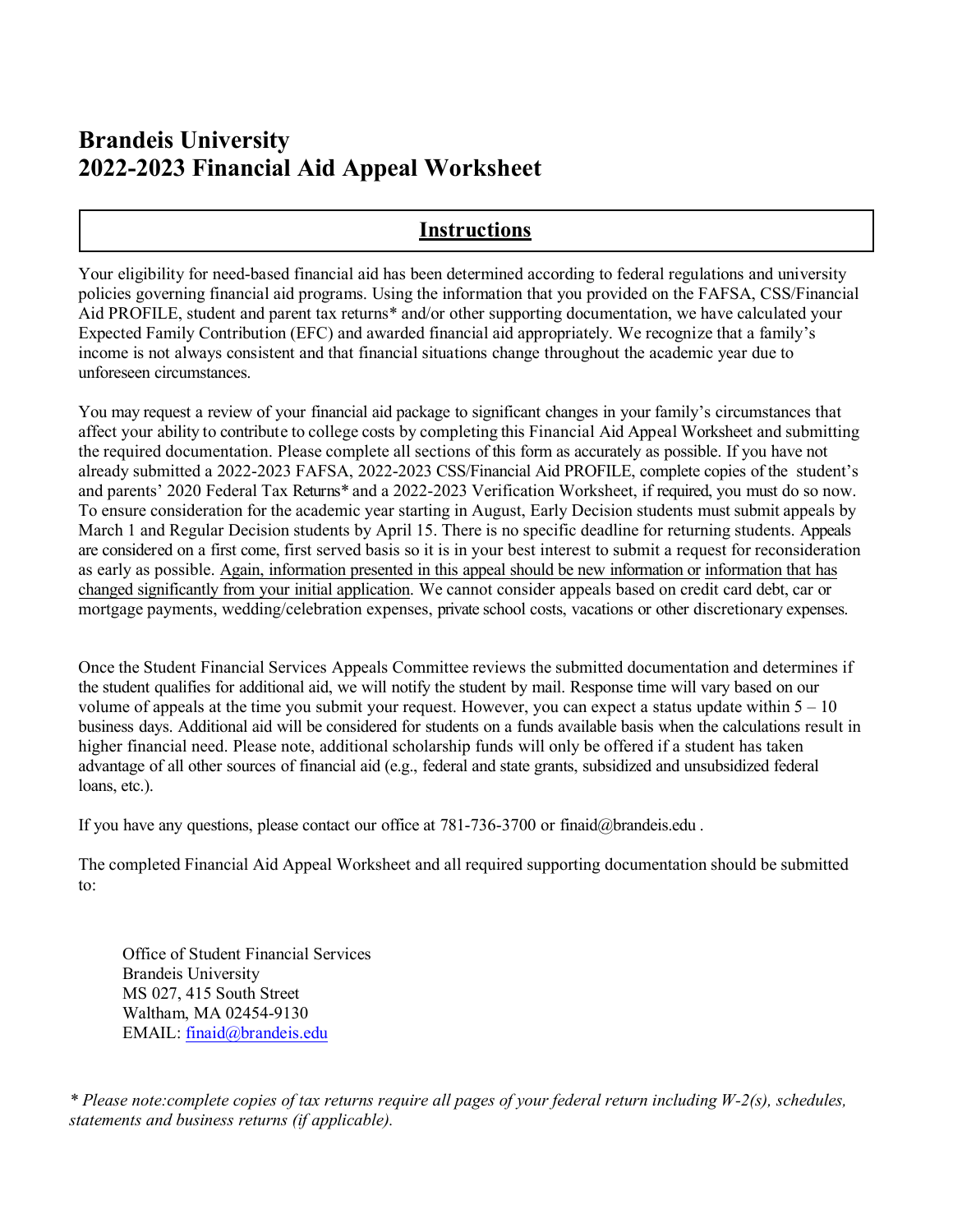# **Brandeis University 2022-2023 Financial Aid Appeal Worksheet**

|                                                                                                                          | Student Name: Name:                                                                                                                              | Date of Birth: New York 1997                                                                                                                                                                                                                                                                                    |
|--------------------------------------------------------------------------------------------------------------------------|--------------------------------------------------------------------------------------------------------------------------------------------------|-----------------------------------------------------------------------------------------------------------------------------------------------------------------------------------------------------------------------------------------------------------------------------------------------------------------|
|                                                                                                                          |                                                                                                                                                  | Parent(s)' Name(s): Day Phone Number:                                                                                                                                                                                                                                                                           |
|                                                                                                                          |                                                                                                                                                  | Parent Email Address: Parent's Cell Number: 2008. [2013] Parent's Cell Number: 2014                                                                                                                                                                                                                             |
| Office of Student Financial Services<br><b>Brandeis University</b><br>MS 027, 415 South Street<br>Waltham, MA 02454-9110 | FAX: 781-736-3719; EMAIL: finaid@brandeis.edu                                                                                                    | The completed Financial Aid Appeal Worksheet and all required supporting documentation should be submitted to:                                                                                                                                                                                                  |
|                                                                                                                          |                                                                                                                                                  | Part Ia. Student Appeal (to be completed by student and then proceed to Part III)                                                                                                                                                                                                                               |
|                                                                                                                          | Student's expected income for 2022 is significantly less than 2020. Indicate reason:                                                             |                                                                                                                                                                                                                                                                                                                 |
| if you will have no earnings for a particular period.                                                                    |                                                                                                                                                  | List your projected gross work income for each of the following periods and proceed to Part III. Provide<br>most recent paystubs from any employment for the time periods below. Do not leave any space blank. Enter "0"                                                                                        |
|                                                                                                                          |                                                                                                                                                  | $1/1/23$ to $5/31/23$ : \$                                                                                                                                                                                                                                                                                      |
|                                                                                                                          |                                                                                                                                                  | Part Ib. Parent Appeal (to be completed by parent and then proceed to Part II)                                                                                                                                                                                                                                  |
|                                                                                                                          | complete both pages of this form accurately. Incomplete worksheets will delay the process.                                                       | Check the box(es) that best describes your situation and provide copies of the documentation indicated. Be sure to                                                                                                                                                                                              |
| Return.*                                                                                                                 | $\Box$ Parent is currently unemployed. Unemployed parent is: $\bigcirc$ Parent 1                                                                 | Parent 2<br>Date employment ended: ______________. Attach letter of termination, documentation of severance<br>and unemployment benefits and most recent pay stub for each parent in the household regardless of<br>which parent experienced the income adjustment, along with a complete copy of your 2021 Tax |
| your 2021 Tax Return.*                                                                                                   |                                                                                                                                                  | $\Box$ Untaxed income or benefits received in 2020 have ended (i.e. unemployment, social security benefits, housing<br>allowance, etc.). Attach documentation from the agency providing the benefailing with a complete copy of                                                                                 |
|                                                                                                                          | indicate that both the circumstances and capital gain/distribution are one-tme occurrences.                                                      | $\Box$ One-time capital gain or IRA/pension distribution in 2020 Attach a letter explaining the circumstance that<br>resulted in the capital gain/distribution, along with a complete copy of your 2021 Tax Return.* The letter must                                                                            |
|                                                                                                                          | $\Box$ Extraordinary unreimbursed medical and/or dental expenses.<br>Return.* Proceed to Part III if medical expenses are the sole appeal point. | Attach a detailed letter and supporting documentation of the paid unreimbursed expenses (i.e. invoices, receipts,<br>etc.). If you are appealing based on 2021 uunreimbursed medical expenses, include a complete copy of your 2021 Tax                                                                         |
| received.                                                                                                                |                                                                                                                                                  | $\Box$ Death of a parent. Date: $\Box$ Attach copy of death certificate and documentation of any death benefits                                                                                                                                                                                                 |

□ Other. If none of the above categories describe your family's situation, please attach a detailed letter of explanation and provide documentation of the current circumstances.